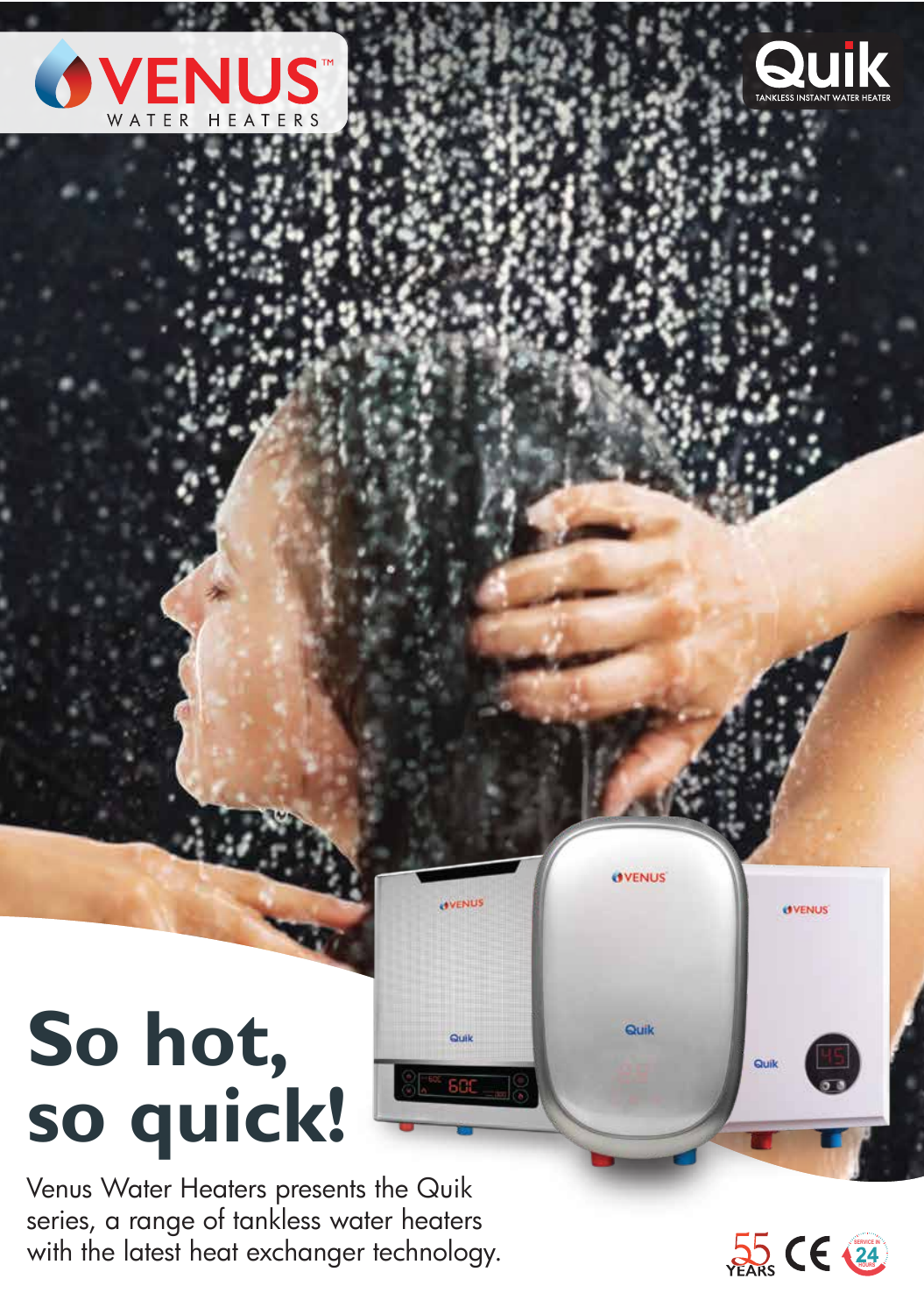**Venus Quik Tankless water heaters are tted with a unique advanced heat exchanger that ensures continuous hot water supply in an innovative way.**



The water enters and circulates through the pipes and gets heated by the heating element using a quick transfer of heat through the aluminium block to the water in the pipes. This technology gives instantaneous water, without direct contact between the heating element and water. This in turn increases energy efficiency, lowers operating costs and ensures total safety. It avoids scale formation and recurring maintenance in hard water areas.



Super Fast Heating in Seconds | Safe separation of water and electricity | Long Life - Zero scale formation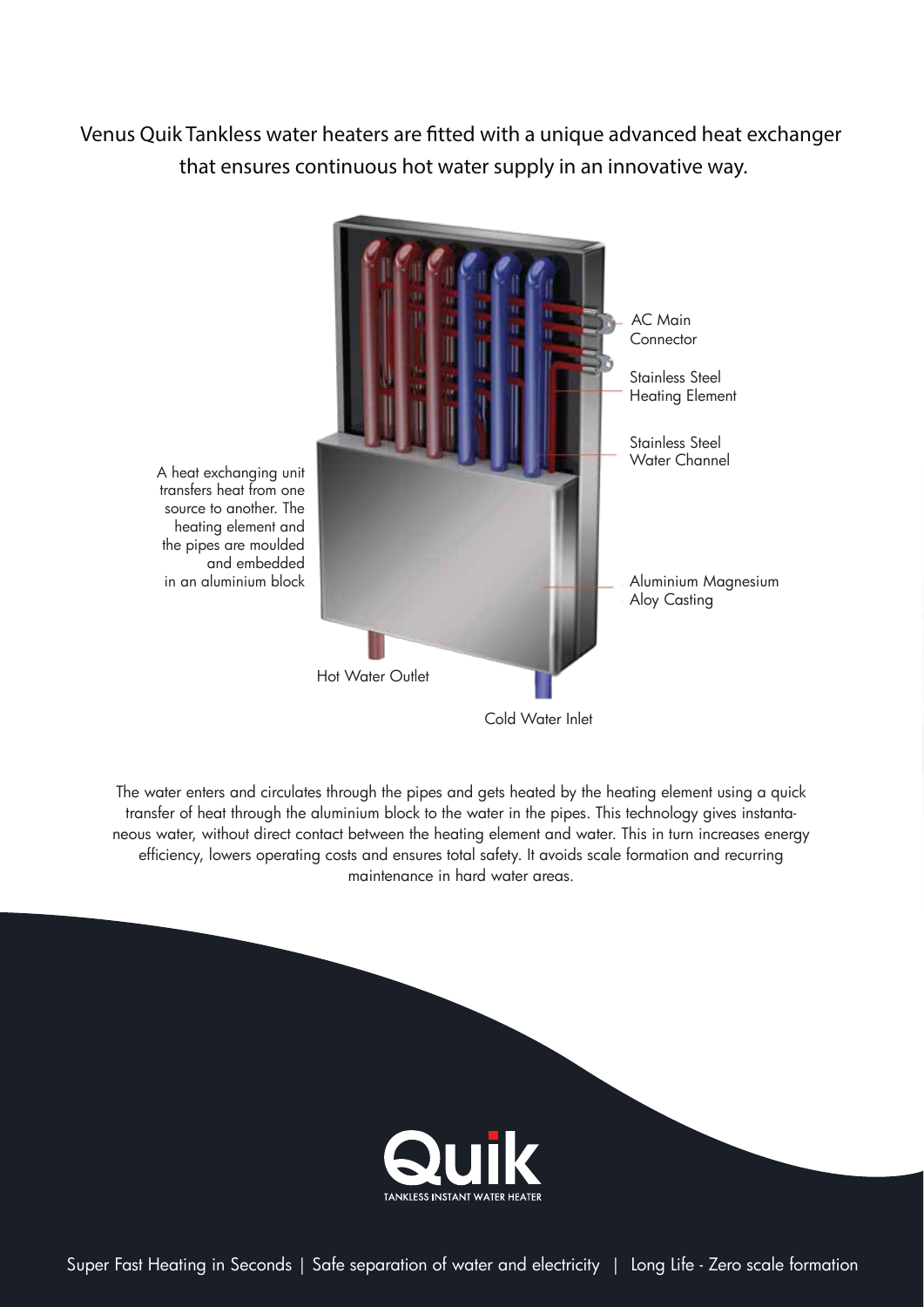## **Unique Features**



Tankless Heat Exchanger Technology: The heating element and water pipe are molded together for quick transfer of heat from element to the water without contact. This ensures quick heating, long life and safety.



Microprocessor Control: System adjusts heating power output to maintain the set temperature even when the water flow rate is altered.



Wide Pressure Range (2 to 6 bar): Enjoy a better shower as it works both in low and high pressure conditions.



ABS Plastic Outer Body: Compact. Corrosion free. Shock proof



**6 Bar Pressure:** High working pressure suitable for connection to pressure pumps.



Flexi Mount: Flexible mounting options (Horizontal Model) Wall/Floor mounting. Left/right side opening options available ideal for modern apartments.



Designed for high usage and supply to multiple points - shower, kitchen, bath etc.



2 years guarantee on product



**Digital Temperature Display:** The set and actual temperature are prominently actual temperature are displayed.



Constant temperature output: Quik is engineered to provide constant temperature output by controlling the power output.

Overheat Protection: Super safe as it prevents the heat exchanger from over

heating (i.e. more than 90°C)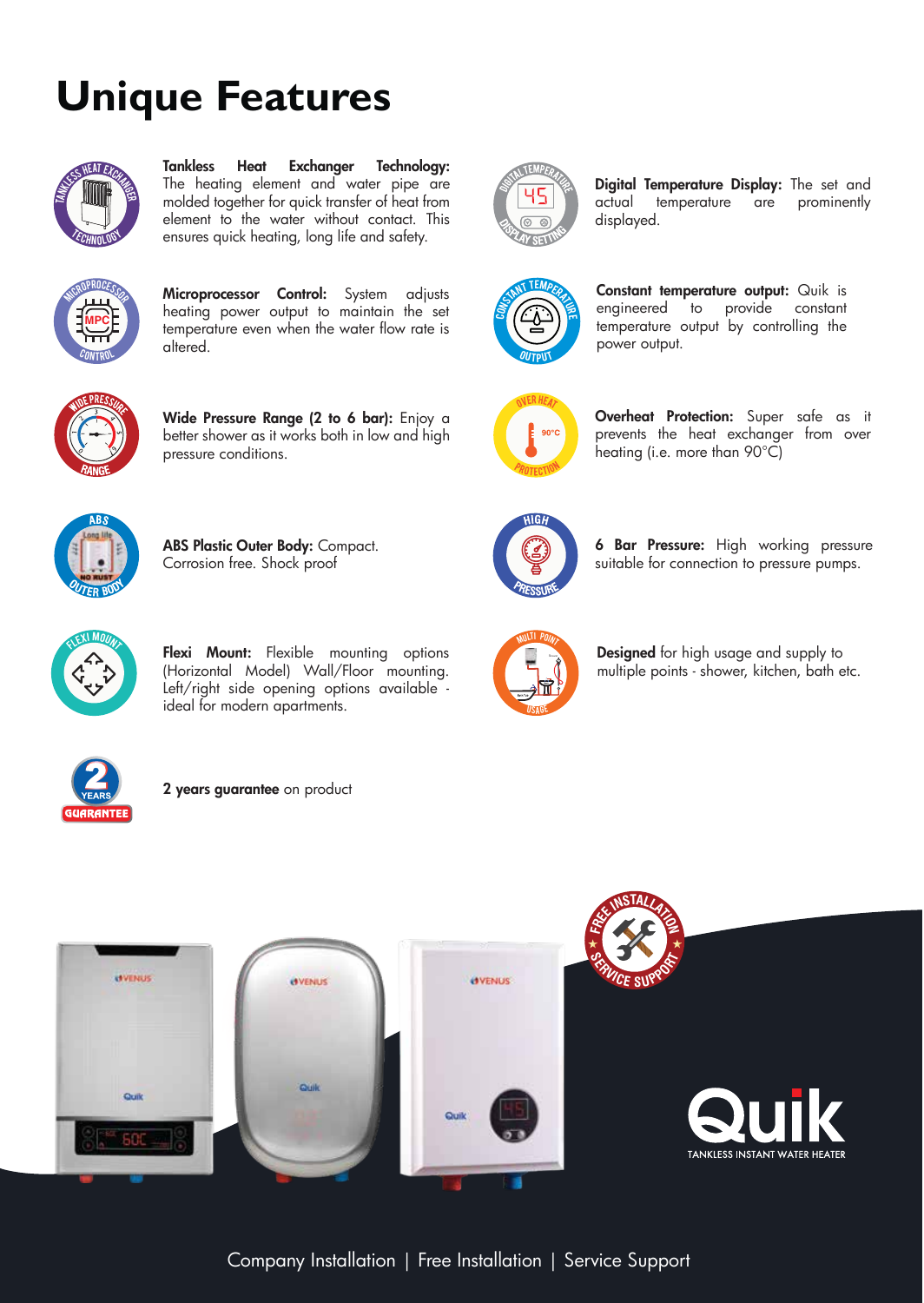

Quik Tankless instant 5.5 kW and 6.8 kW water heater with the latest Heat Exchanger technology and microprocessor based temperature control allows you to enjoy a super quick, hot shower. This innovative technology provides an endless supply of hot water whenever required.



Tankless Heat Exchanger Technology: The heating element and water pipe are molded together for quick transfer of heat from element to the water without contact. This ensures quick heating, long life and safety.



Microprocessor Control: System adjusts heating power output to maintain the set temperature even when the water flow rate is altered.



Wide Pressure Range (2 to 6 bar): Enjoy a better shower as it works both in low and high pressure conditions.



Digital Temperature Display: The set and actual temperature are prominently displayed.



Over heat Protection: Super safe as it prevents the heat exchanger from over heating (i.e. more than 90°C)



 $\overline{B}$ 

П

 $\overline{A}$ 

Constant temperature output: Quik is engineered to provide constant temperature output by controlling the power output.

#### Product Specification

| Model                              |          | Q55                                                            | Q68            |  |  |  |  |
|------------------------------------|----------|----------------------------------------------------------------|----------------|--|--|--|--|
| Wattage                            |          | 5500 W                                                         | 6800 W         |  |  |  |  |
| <b>Rated Voltage</b>               |          | 220-240 V, 50Hz, AC                                            |                |  |  |  |  |
| <b>Wiring Size</b>                 |          | $3 \times 2.5$ mm <sup>2</sup><br>$3 \times 4$ mm <sup>2</sup> |                |  |  |  |  |
| Required Rating of Circuit Breaker |          | 32 amps                                                        | 40 amps        |  |  |  |  |
| <b>Rated Pressure</b>              |          | $0.02 - 0.6$ Mpa                                               |                |  |  |  |  |
| <b>Safety Class</b>                |          | <b>IP25</b>                                                    |                |  |  |  |  |
| Temp. Setting range                |          | $30^{\circ}$ C - 55 $^{\circ}$ C                               |                |  |  |  |  |
| Rate of flow                       |          | $1.8 - 10$ L/min                                               |                |  |  |  |  |
| Temperature                        | 5 L/min  | $16^{\circ}$ C                                                 | $19^{\circ}$ C |  |  |  |  |
| Raise $(\Delta t)$ $\omega$        | 7 L/min  | $11^{\circ}$ C                                                 | $14^{\circ}$ C |  |  |  |  |
|                                    | 10 L/min | $8^{\circ}$ C                                                  | $10^{\circ}$ C |  |  |  |  |
| Dimensions (mm)                    |          | $A \times B \times C$                                          |                |  |  |  |  |
|                                    |          | $310 \times 210 \times 70$                                     |                |  |  |  |  |

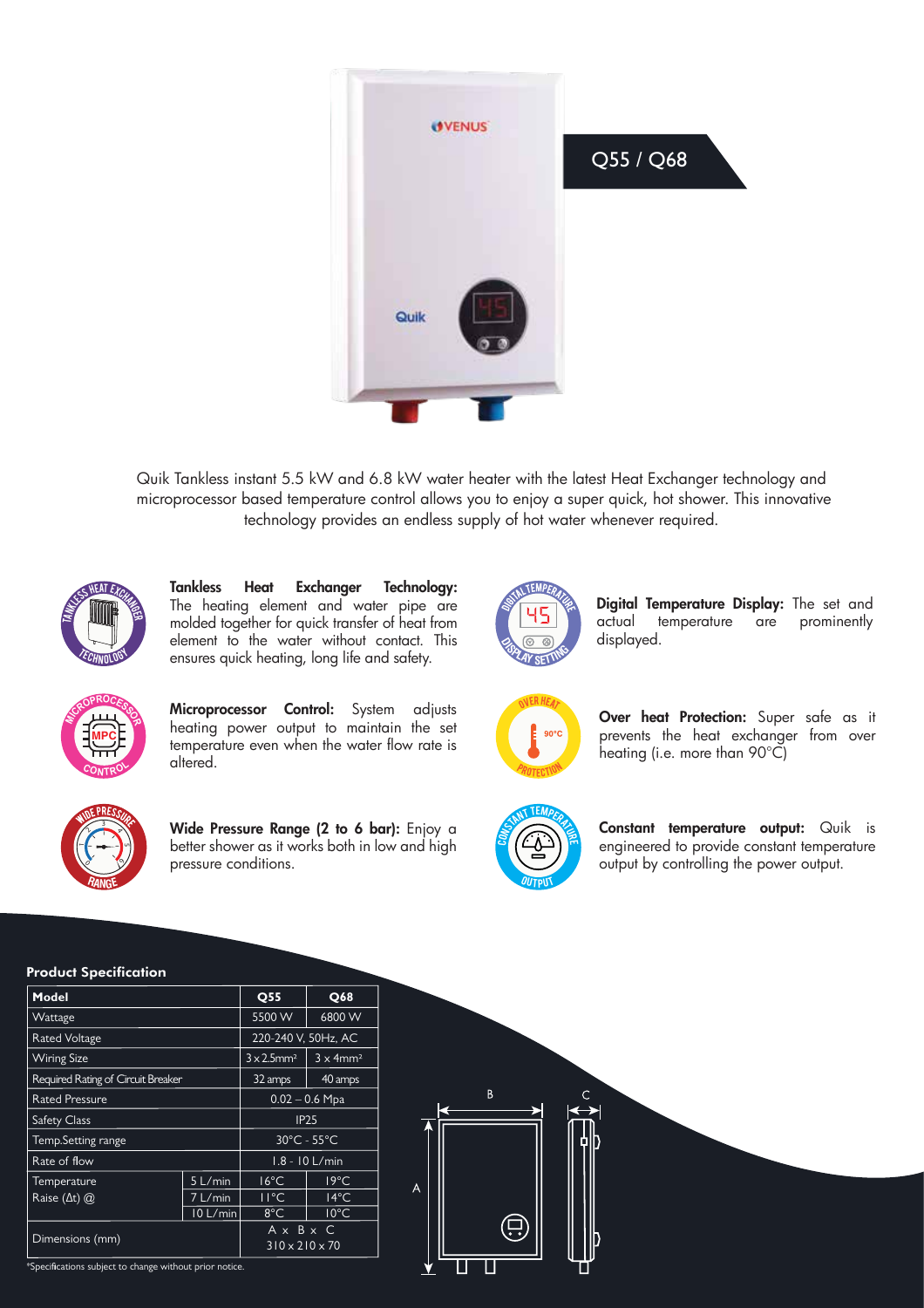

Quik Tankless instant (9kW) with a compact, space saving design, fitted with an advanced Heat Exchanger gives hot water on demand. Ideal for a super fast shower in the most energy efficient manner. This tankless technology helps achieve maximum energy efficiency as it operates only when hot water is needed.



**<sup>M</sup><sup>I</sup>CROPROCESSO<sup>R</sup>**

**MPC**

**<sup>C</sup>ONTRO<sup>L</sup>**

Tankless Heat Exchanger Technology: The heating element and water pipe are molded together for quick transfer of heat from element to the water without contact. This ensures quick heating, long life and safety.

Microprocessor Control: System adjusts heating power output to maintain the set temperature even when the water flow rate is







Built in Pressure Relief Valve to prevent pressure build up



altered.

Constant temperature output: Quik is engineered to provide constant temperature output by controlling the power output.



ABS Case, Attractive, Semi Transparent



|                                    | <b>Product Specification</b> |                              |  |
|------------------------------------|------------------------------|------------------------------|--|
| Model                              |                              | Q90                          |  |
| Wattage                            |                              | 9000 W                       |  |
| <b>Rated Voltage</b>               |                              | 220-240 V, 50Hz, AC          |  |
| <b>Wiring Size</b>                 |                              | $3 \times 6$ mm <sup>2</sup> |  |
| Required Rating of Circuit Breaker |                              | 50 amps                      |  |
| <b>Rated Pressure</b>              |                              | $0.02 - 0.6$ Mpa             |  |
| <b>Safety Class</b>                |                              | <b>IP25</b>                  |  |
| <b>Temp.Setting range</b>          |                              | 30°C - 55°C                  |  |
| Rate of flow                       |                              | $1.8 - 10$ L/min             |  |
| Temperature                        | 5 L/min                      | $26^{\circ}$ C               |  |
| Raise $(\Delta t)$ $\omega$        | 7 L/min                      | $18^{\circ}$ C               |  |
|                                    | $10$ L/min                   | 13°C                         |  |
|                                    |                              | A x B x C                    |  |
| Dimensions (mm)                    |                              | $338 \times 211 \times 72$   |  |

Specifications subject to change without prior notice<sup>.</sup>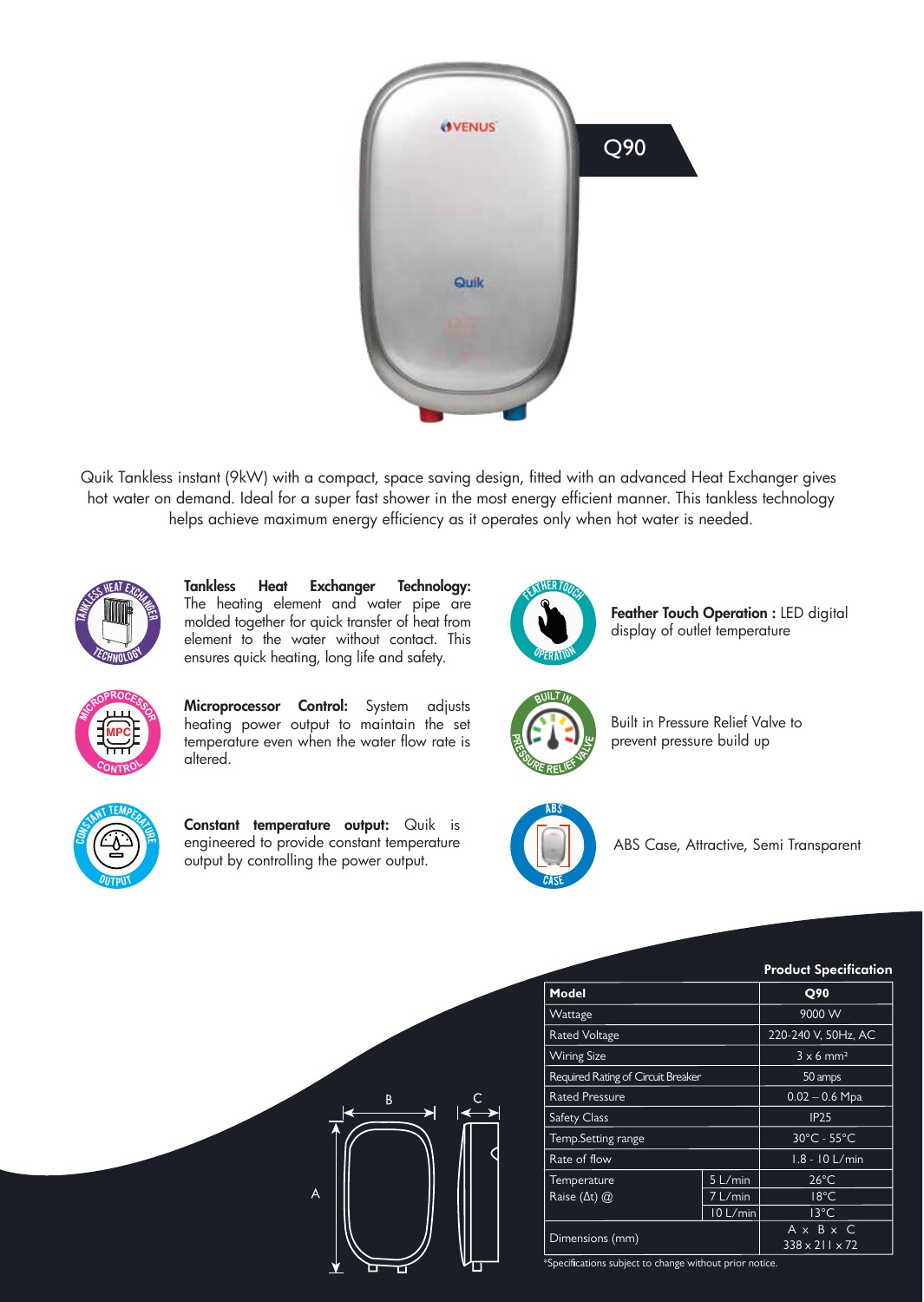

Quik Tankless instant 12kW, 15kW, 18kW and 24kW water heater promises a super fast hot shower in a safe manner. Tankless water heaters work only when hot water is needed and therefore, there are no energy losses, providing efficient heating while conserving energy.



Tankless Heat Exchanger Technology: The heating element and water pipe are molded together for quick transfer of heat from element to the water without contact. This ensures quick heating, long life and safety.



3 Phase Model: 12kW, 15kW, 18kW & 24kW



Microprocessor Control: System adjusts heating power output to maintain the set temperature even when the water flow rate is altered.



Designed for high usage and supply to multiple points - shower, kitchen, bath etc.



Constant temperature output: Quik is engineered to provide constant temperature output by controlling the power output.



Digital Temperature display that shows energy & water consumption

#### Product Specification

\*Specifications subject to change without prior notice.

| 11989619pccnicanon                 |                  |                                                     |                |                              |                              |  |  |  |
|------------------------------------|------------------|-----------------------------------------------------|----------------|------------------------------|------------------------------|--|--|--|
| Model                              |                  | Q123                                                | Q153           | Q183                         | Q243                         |  |  |  |
| Wattage                            |                  | 12000W                                              | <b>I5000W</b>  | 18000W                       | 24000W                       |  |  |  |
| <b>Rated Voltage</b>               |                  | 400 V, 50/60Hz, 3Phase, AC                          |                |                              |                              |  |  |  |
| <b>Wiring Size</b>                 |                  | $4 \times 2.5$ mm <sup>2</sup>                      |                | $4 \times 4$ mm <sup>2</sup> | $4 \times 6$ mm <sup>2</sup> |  |  |  |
| Required Rating of Circuit Breaker |                  | 25 amps                                             |                | 32 amps                      | 40 amps                      |  |  |  |
| <b>Rated Pressure</b>              |                  | 0.02-0.6Mpa (6 bar)                                 |                |                              |                              |  |  |  |
| <b>Safety Class</b>                |                  | <b>IP25</b>                                         |                |                              |                              |  |  |  |
| Temp. Setting range                |                  | $30^{\circ}$ C – 60 $^{\circ}$ C                    |                |                              |                              |  |  |  |
| Rate of flow                       | $1.8 - 12$ L/min |                                                     |                |                              |                              |  |  |  |
| Temperature                        | 7 L/min          | $25^{\circ}$ C                                      | $31^{\circ}$ C | $37^{\circ}$ C               | $49^{\circ}$ C               |  |  |  |
| Raise $(\Delta t)$ $\omega$        | 10 L/min         | $17^{\circ}$ C                                      | $21^{\circ}$ C | $26^{\circ}$ C               | $34^{\circ}$ C               |  |  |  |
|                                    | 12 L/min         | $14^{\circ}$ C                                      | $18^{\circ}$ C | $21^{\circ}$ C               | $29^{\circ}$ C               |  |  |  |
| Dimensions (mm)                    |                  | $A \times B \times C$<br>$385 \times 260 \times 90$ |                |                              |                              |  |  |  |

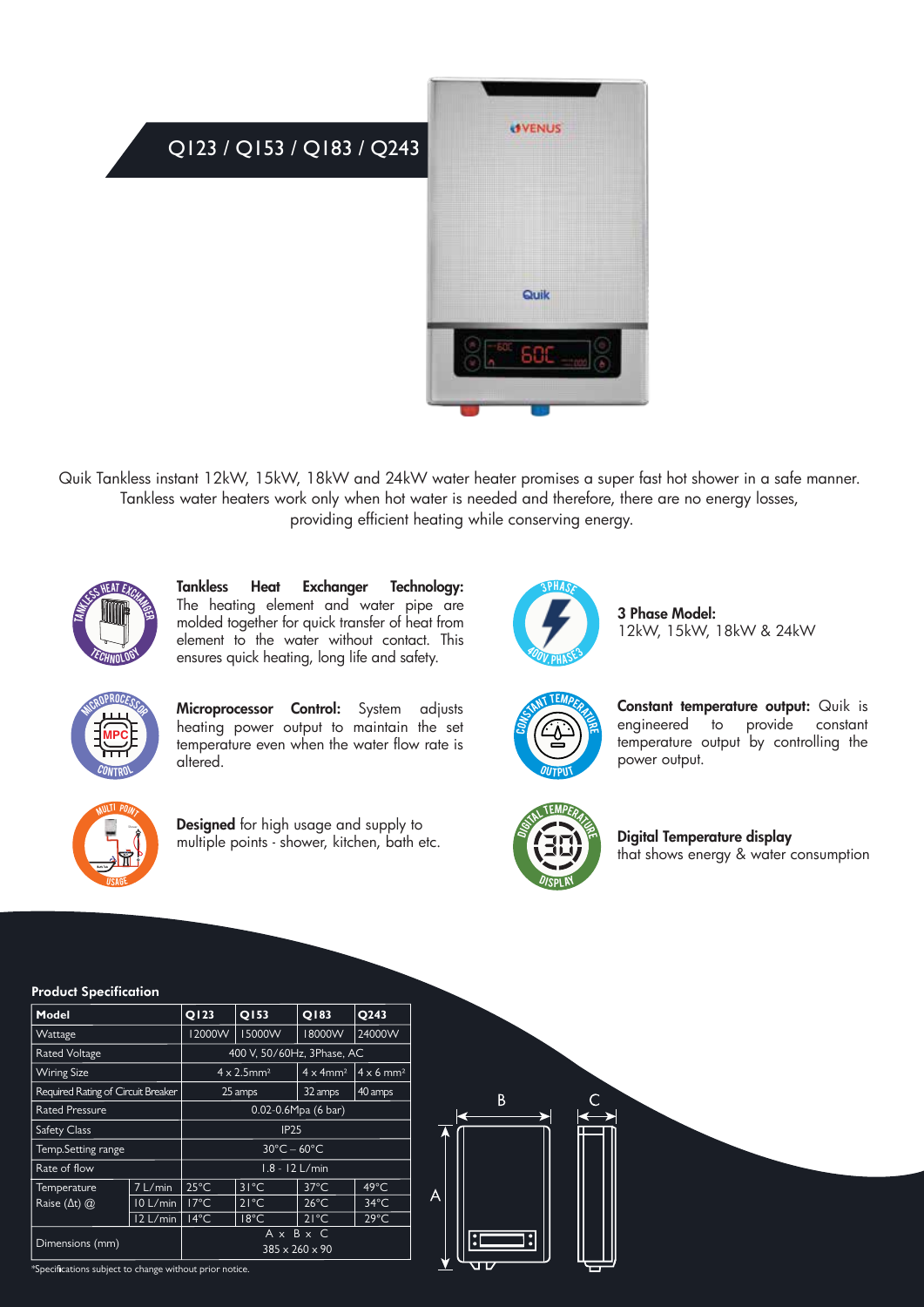### A SERVICE THAT'S FULL OF WARMTH

Venus designs its products to meet demanding national and international standards. You can be sure that this drive for quality is matched by the customer satisfaction record that our after sales service strives for. "Service within 24 hours" is the promise of our committed service personnel. With more than 250+ service centers throughout the country, prompt, economical and reliable service will reach you, wherever you are.



**08144666999 +91-9884064999 Call Customer Care**